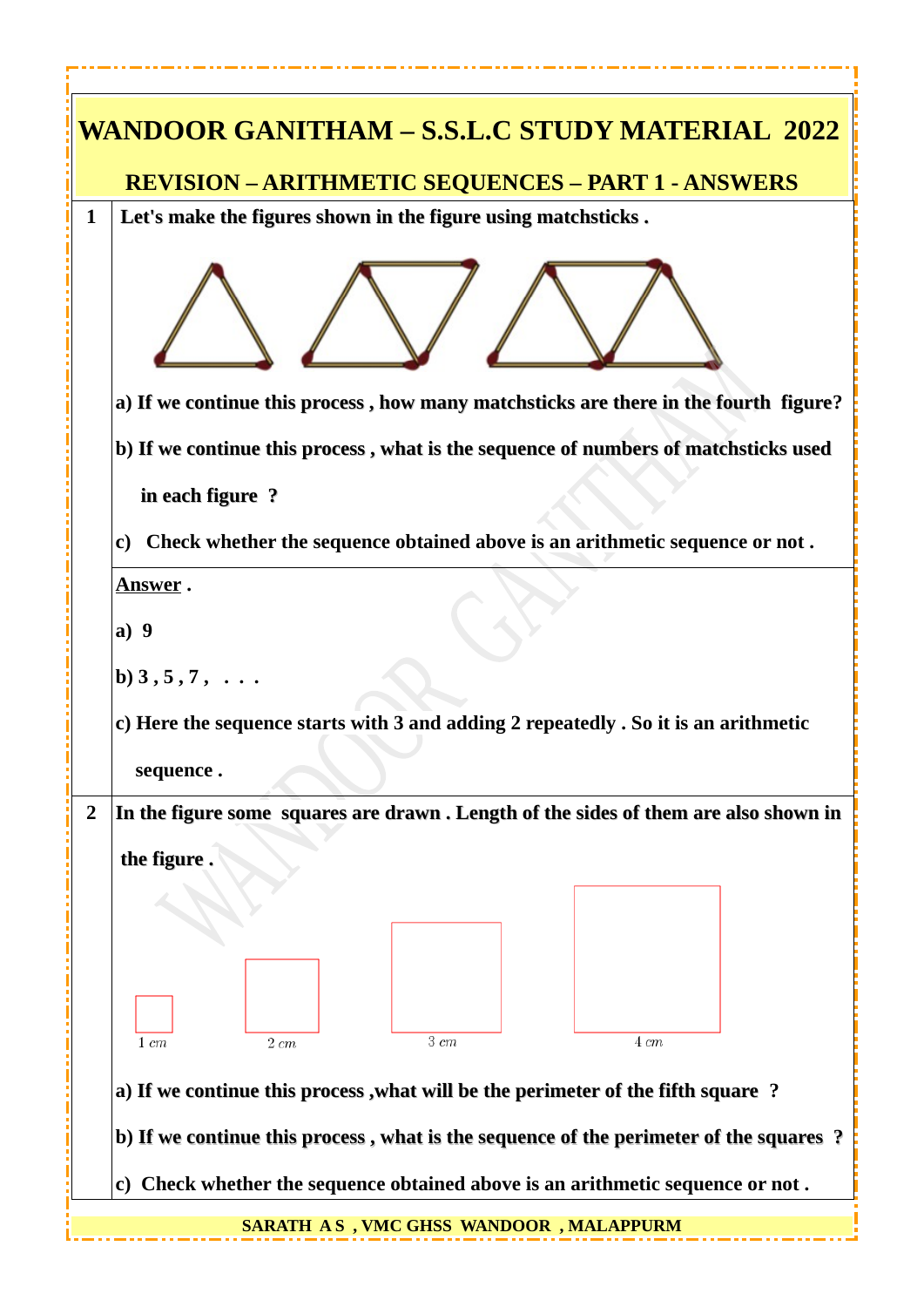| <u>Answer</u> .                                                                           |
|-------------------------------------------------------------------------------------------|
| a) $4 \times 5 = 20$ cm                                                                   |
| b) 4, 8, 12,                                                                              |
| c) Here the sequence starts with 4 and adding 4 repeatedly . So it is an arithmetic       |
| sequence.                                                                                 |
| In the figure some dots are marked on the circles<br>3                                    |
|                                                                                           |
| a) If we continue this process, how many dots are there in the fifth circle ?             |
| b) If we continue this process, what is the sequence of the dots in in each circle?       |
| c) Check whether the sequence obtained above is an arithmetic sequence or not.            |
| <u>Answer</u> .                                                                           |
| a) $10$                                                                                   |
|                                                                                           |
| $b) 2, 4, 6, \ldots$                                                                      |
| c) Here the sequence starts with 2 and adding 2 repeatedly . So it is an arithmetic       |
| sequence.                                                                                 |
| In the figure some equilateral triangles are drawn . Length of the sides of them are<br>4 |
|                                                                                           |
| also shown in the figure.                                                                 |
|                                                                                           |
|                                                                                           |
|                                                                                           |
| $3 \, cm$<br>$4 \, cm$<br>$2 \; cm$<br>1 cm                                               |
| a) If we continue this process, what will be the perimeter of the fifth triangle ?        |
| b) If we continue this process, what is the sequence of the perimeter of the triangles?   |
| c) Check whether the sequence obtained above is an arithmetic sequence or not.            |
| SARATH AS, VMC GHSS WANDOOR, MALAPPURM                                                    |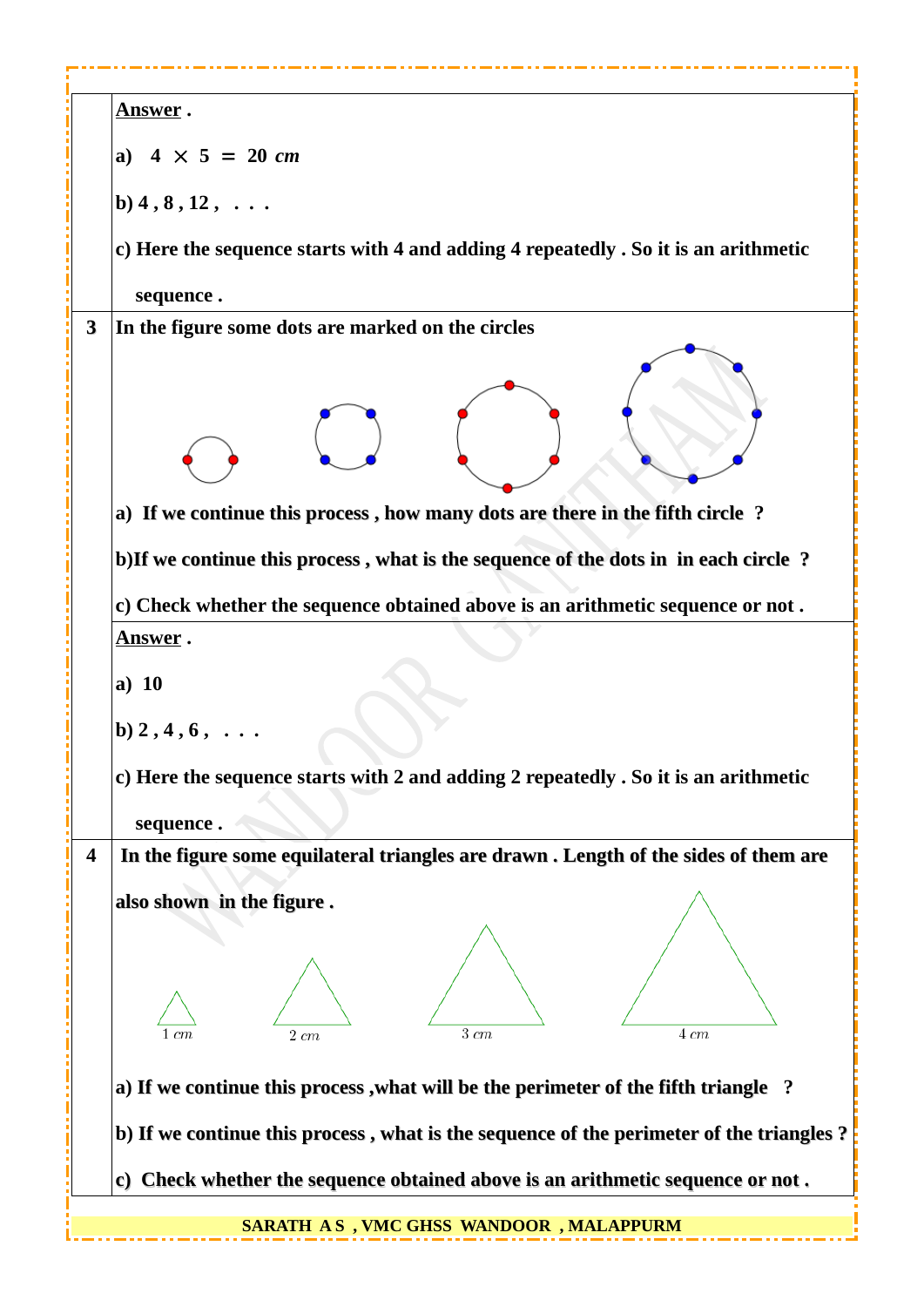|   | <u>Answer</u> .                                                                     |
|---|-------------------------------------------------------------------------------------|
|   | a) $3 \times 5 = 15$ cm                                                             |
|   | $b) 3, 6, 9, \ldots$                                                                |
|   | c) Here the sequence starts with 3 and adding 3 repeatedly . So it is an arithmetic |
|   | sequence.                                                                           |
| 5 | a) Write the sequence of natural numbers which are multiplied by 4.                 |
|   | b) Write the sequence of natural numbers which are multiplied by 4 and added to 1   |
|   | c) Check whether the sequence obtained above is an arithmetic sequence or not.      |
|   | <b>Answer</b> .                                                                     |
|   | a) $4, 8, 12, $                                                                     |
|   | b) 5, 9, 13,                                                                        |
|   | c) Here the sequence starts with 5 and adding 4 repeatedly . So it is an arithmetic |
|   | sequence.                                                                           |
| 6 | a) Write the sequence of natural numbers which are multiplied by $5$ .              |
|   | b) Write the sequence of natural numbers which are multiplied by 5 and subtract     |
|   | 2 from them                                                                         |
|   | c) Check whether the sequence obtained above is an arithmetic sequence or not.      |
|   | <u>Answer</u> .                                                                     |
|   | a) $5, 10, 15, $                                                                    |
|   | $b) 3, 8, 13, \ldots$                                                               |
|   | c) Here the sequence starts with 3 and adding 5 repeatedly . So it is an arithmetic |
|   | sequence.                                                                           |
|   |                                                                                     |
| 7 | a) Write down the sequence of natural numbers ending in 1?                          |
|   | b) Check whether the sequence obtained above is an arithmetic sequence or not.      |
|   |                                                                                     |

**SARATH A S , VMC GHSS WANDOOR , MALAPPURM**

ī.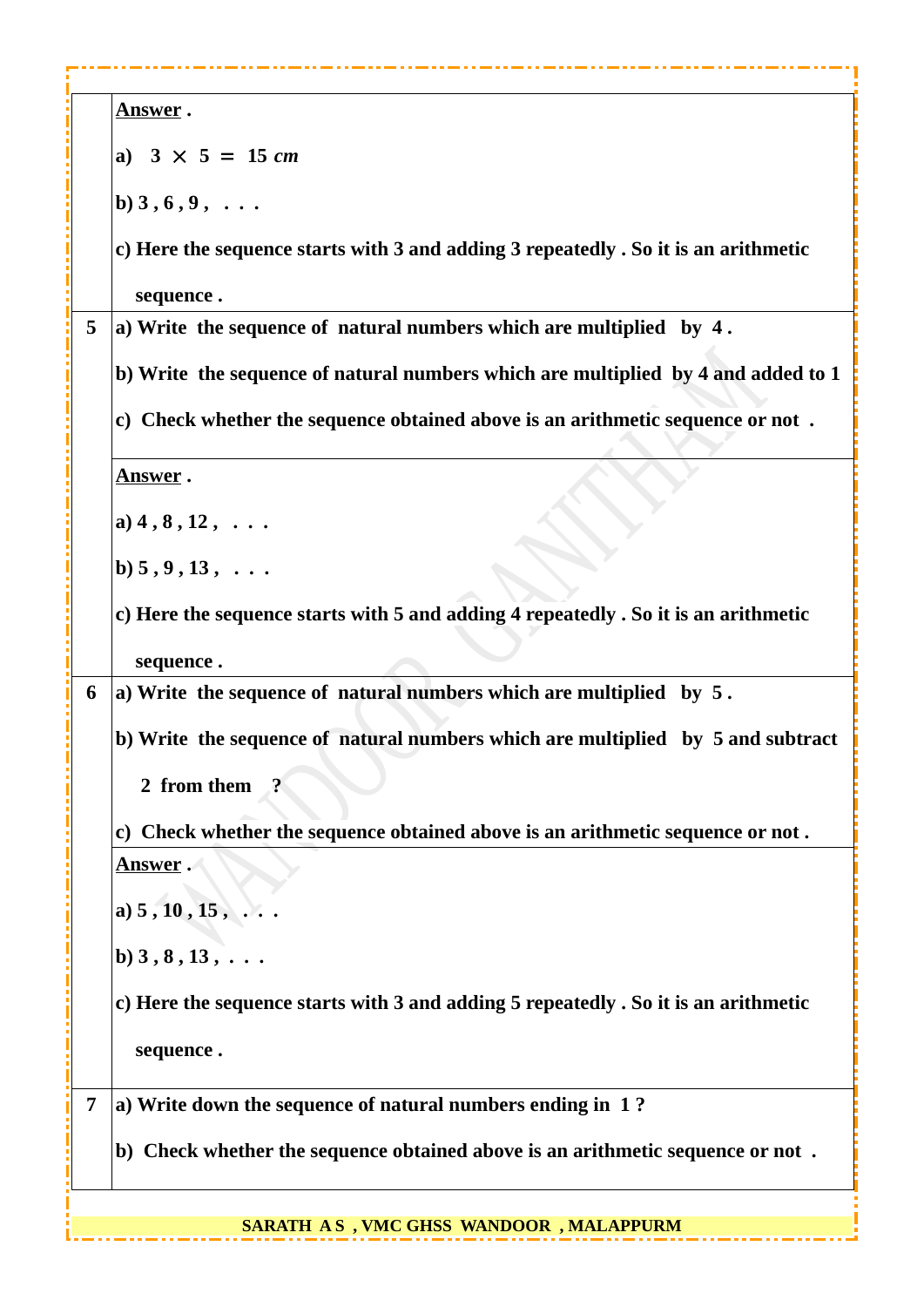| a) $1, 11, 21, \ldots$<br>sequence.<br>a) Write down the sequence of natural numbers ending in 2 or 7?<br>8<br><u>Answer</u> .<br>a) $2, 7, 12, $<br>sequence.<br>a) Write an arithmetic sequence of first term 7 and common difference 4 ?<br>9<br>b) What is its $5th$ term ?<br>c) Can the difference between any two terms of this sequence be 100 ? Why?<br><u>Answer</u> .<br>a) $7, 11, 15, $<br>b) $x_5 = f + 4d = 7 + (4 \times 4) = 7 + 16 = 23$<br>positions and the common difference)<br>10 a) Write an arithmetic sequence of first term 10 and common difference 6 ?<br>b) What is its $8th$ term ?<br>c) Can the difference between any two terms of this sequence be 54 ? Why? | <u>Answer</u> .                                                                      |
|-------------------------------------------------------------------------------------------------------------------------------------------------------------------------------------------------------------------------------------------------------------------------------------------------------------------------------------------------------------------------------------------------------------------------------------------------------------------------------------------------------------------------------------------------------------------------------------------------------------------------------------------------------------------------------------------------|--------------------------------------------------------------------------------------|
|                                                                                                                                                                                                                                                                                                                                                                                                                                                                                                                                                                                                                                                                                                 |                                                                                      |
|                                                                                                                                                                                                                                                                                                                                                                                                                                                                                                                                                                                                                                                                                                 | b) Here the sequence starts with 1 and adding 10 repeatedly . So it is an arithmetic |
|                                                                                                                                                                                                                                                                                                                                                                                                                                                                                                                                                                                                                                                                                                 |                                                                                      |
|                                                                                                                                                                                                                                                                                                                                                                                                                                                                                                                                                                                                                                                                                                 |                                                                                      |
|                                                                                                                                                                                                                                                                                                                                                                                                                                                                                                                                                                                                                                                                                                 | b) Check whether the sequence obtained above is an arithmetic sequence or not.       |
|                                                                                                                                                                                                                                                                                                                                                                                                                                                                                                                                                                                                                                                                                                 |                                                                                      |
|                                                                                                                                                                                                                                                                                                                                                                                                                                                                                                                                                                                                                                                                                                 |                                                                                      |
|                                                                                                                                                                                                                                                                                                                                                                                                                                                                                                                                                                                                                                                                                                 | c) Here the sequence starts with 2 and adding 5 repeatedly . So it is an arithmetic  |
|                                                                                                                                                                                                                                                                                                                                                                                                                                                                                                                                                                                                                                                                                                 |                                                                                      |
|                                                                                                                                                                                                                                                                                                                                                                                                                                                                                                                                                                                                                                                                                                 |                                                                                      |
|                                                                                                                                                                                                                                                                                                                                                                                                                                                                                                                                                                                                                                                                                                 |                                                                                      |
|                                                                                                                                                                                                                                                                                                                                                                                                                                                                                                                                                                                                                                                                                                 |                                                                                      |
|                                                                                                                                                                                                                                                                                                                                                                                                                                                                                                                                                                                                                                                                                                 |                                                                                      |
|                                                                                                                                                                                                                                                                                                                                                                                                                                                                                                                                                                                                                                                                                                 |                                                                                      |
|                                                                                                                                                                                                                                                                                                                                                                                                                                                                                                                                                                                                                                                                                                 |                                                                                      |
|                                                                                                                                                                                                                                                                                                                                                                                                                                                                                                                                                                                                                                                                                                 | c) Yes . 100 is the multiple of the common difference (4) . (The difference between  |
|                                                                                                                                                                                                                                                                                                                                                                                                                                                                                                                                                                                                                                                                                                 | any two terms of an arithmetic sequence is the product of the difference of the      |
|                                                                                                                                                                                                                                                                                                                                                                                                                                                                                                                                                                                                                                                                                                 |                                                                                      |
|                                                                                                                                                                                                                                                                                                                                                                                                                                                                                                                                                                                                                                                                                                 |                                                                                      |
|                                                                                                                                                                                                                                                                                                                                                                                                                                                                                                                                                                                                                                                                                                 |                                                                                      |
|                                                                                                                                                                                                                                                                                                                                                                                                                                                                                                                                                                                                                                                                                                 |                                                                                      |
|                                                                                                                                                                                                                                                                                                                                                                                                                                                                                                                                                                                                                                                                                                 | <b>SARATH AS, VMC GHSS WANDOOR, MALAPPURM</b>                                        |

**A** H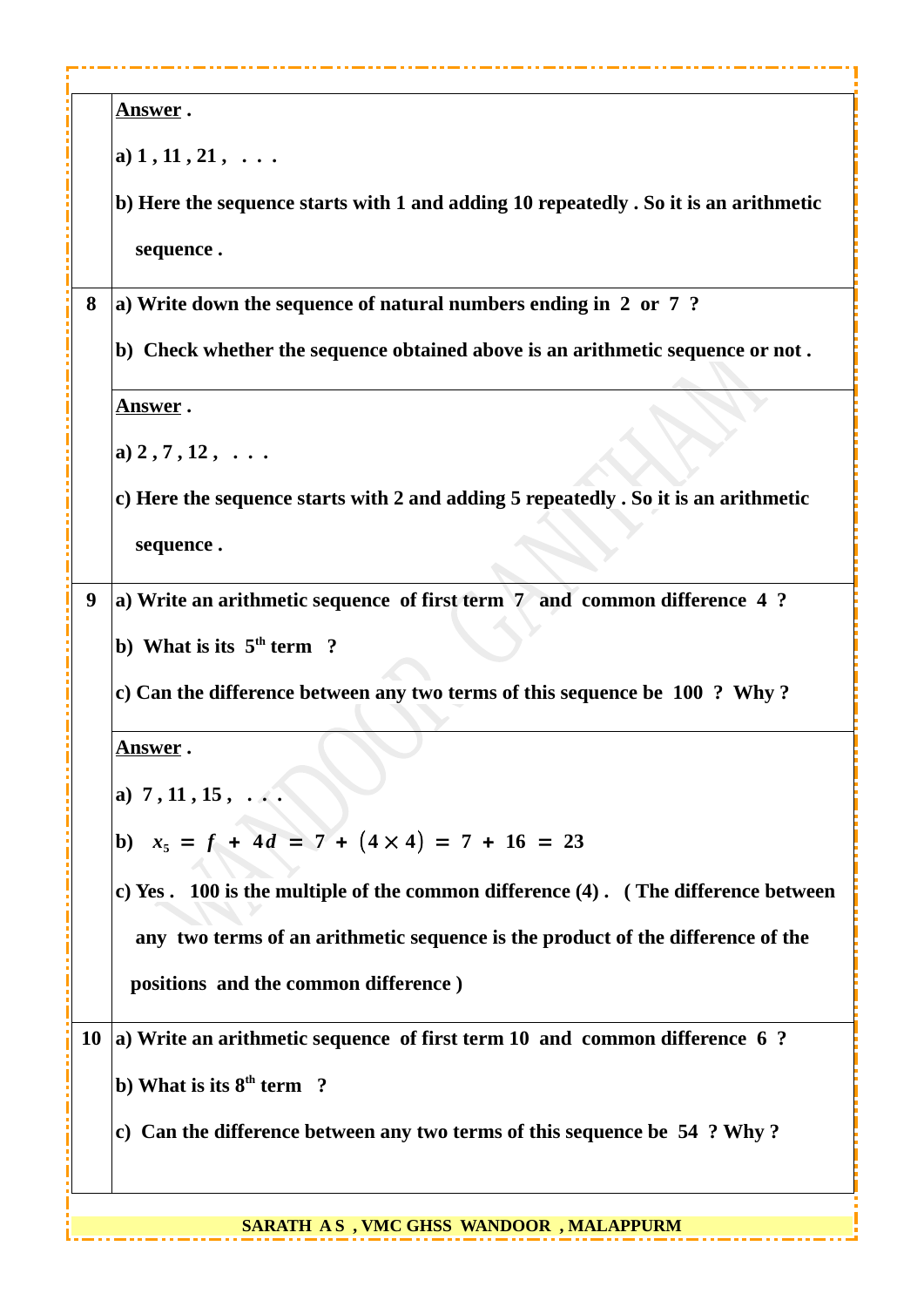| Answer.                                                                                   |
|-------------------------------------------------------------------------------------------|
| a) $10, 16, 22, \ldots$                                                                   |
| b) $x_8 = f + 7d = 10 + (7 \times 6) = 10 + 42 = 52$                                      |
| c) Yes . 54 is the multiple of the common difference (6). (The difference between         |
| any two terms of an arithmetic sequence is the product of the difference of the           |
| positions and the common difference)                                                      |
| 11 (a) Write an arithmetic sequence of common difference $5$ .                            |
| b) What is its $9th$ term ?                                                               |
| c) Can the difference between any two terms of this sequence be 72 ? Why ?                |
| <b>Answer</b> .                                                                           |
| a) $5, 10, 15, \ldots$ ( or any arithmetic sequence of common difference $5$ )            |
| b) $x_9 = f + 8d = 5 + (8 \times 5) = 5 + 40 = 45$                                        |
| c) No. 72 is not a multiple of the common difference (5). (The difference between         |
| any two terms of an arithmetic sequence is the product of the difference of the           |
| positions and the common difference)                                                      |
| 12 (a) Write an arithmetic sequence of common difference $10$ .                           |
| b) What is its $10th$ term ?                                                              |
| c) Can the difference between any two terms of this sequence be 63 ? Why ?                |
| <b>Answer</b> .                                                                           |
| a) $10$ , $20$ , $30$ , $\ldots$ ( or any arithmetic sequence of common difference $10$ ) |
| b) $x_{10} = f + 9d = 10 + (9 \times 10) = 10 + 90 = 100$                                 |
| c) No. 63 is not a multiple of the common difference (10). (The difference between        |
| any two terms of an arithmetic sequence is the product of the difference of the           |
| positions and the common difference)                                                      |
| <b>SARATH AS, VMC GHSS WANDOOR, MALAPPURM</b>                                             |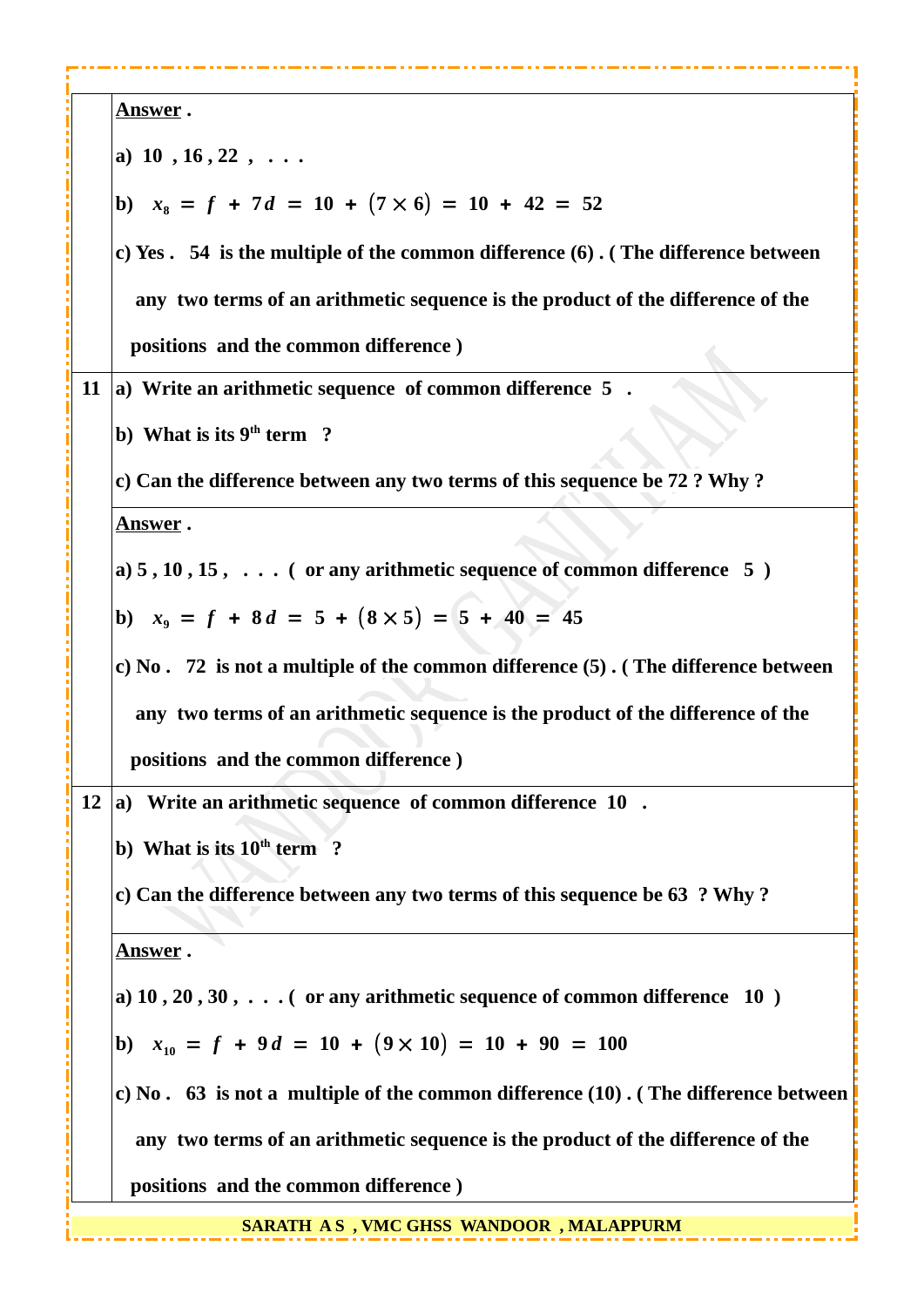| 13        | Consider the arithmetic sequence $5, 9, 13, \ldots$                                                                                               |
|-----------|---------------------------------------------------------------------------------------------------------------------------------------------------|
|           | a) What is its common difference ?                                                                                                                |
|           | b) Find the position of 101 in this sequence?                                                                                                     |
|           | <u>Answer</u> .                                                                                                                                   |
|           | a) $d = 9 - 5 = 4$                                                                                                                                |
|           | b) Position difference = $\frac{\text{Term difference}}{\text{common difference}} = \frac{101-5}{3} = \frac{96}{4} = 24$<br>common difference     |
|           | $n = 24 + 1 = 25$                                                                                                                                 |
| 14        | Consider the arithmetic sequence $8, 13, 18, \ldots$                                                                                              |
|           | a) What is its common difference?                                                                                                                 |
|           | b) Find the position of 203 in this sequence ?                                                                                                    |
|           | <u>Answer</u> .                                                                                                                                   |
|           | a) $d = 13 - 8 = 5$                                                                                                                               |
|           | $\frac{\text{Term difference}}{\text{common difference}} = \frac{203-8}{5} = \frac{195}{5} = 39$<br>b) Position difference =<br>common difference |
|           | $n = 39 + 1 = 40$                                                                                                                                 |
| 15        | Consider the arithmetic sequence $4, 10, 16, \ldots$                                                                                              |
|           | a) What is its common difference ?                                                                                                                |
|           | b) Find the position of 58 in this sequence ?                                                                                                     |
|           |                                                                                                                                                   |
|           | Answer.                                                                                                                                           |
|           | a) $d = 10 - 4 = 6$                                                                                                                               |
|           | $\frac{\text{Term difference}}{\text{common difference}} = \frac{58-4}{6} = \frac{54}{6} = 9$<br><b>b)</b> Position difference =                  |
|           | $n = 9 + 1 = 10$                                                                                                                                  |
| <b>16</b> | $4th$ term of an arithmetic sequence is 14 and its $9th$ term is 29                                                                               |
|           | SARATH AS, VMC GHSS WANDOOR, MALAPPURM                                                                                                            |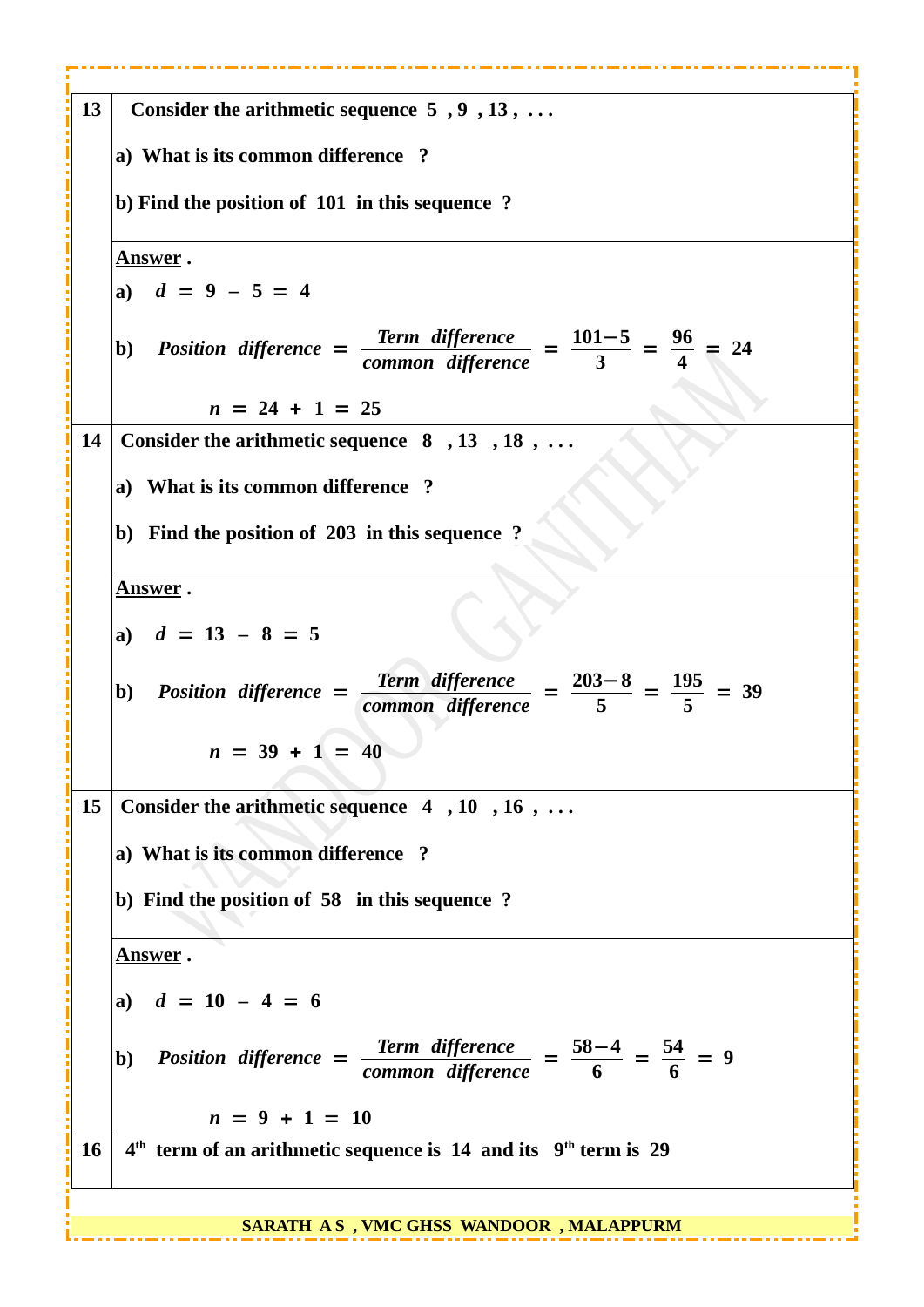|    | a) What is its common difference ?                                                                                           |
|----|------------------------------------------------------------------------------------------------------------------------------|
|    | b) What is its first term ?                                                                                                  |
|    | c) Find the position of 62 in this sequence?                                                                                 |
|    | <u>Answer</u> .                                                                                                              |
|    | a) common difference = $\frac{\text{Term difference}}{\text{Position difference}} = \frac{29-14}{9-4} = \frac{15}{5} = 3$    |
|    | b) $f = x_4 - 3d = 14 - (3 \times 3) = 14 - 9 = 5$                                                                           |
|    | Position difference = $\frac{\text{Term difference}}{\text{common difference}} = \frac{62-5}{3} = \frac{57}{3} = 19$<br>c)   |
|    | $n = 19 + 1 = 20$                                                                                                            |
| 17 | $5th$ term of an arithmetic sequence is 31 and its $11th$ term is 67                                                         |
|    | a) What is its common difference ?                                                                                           |
|    | b) What is its first term ?                                                                                                  |
|    | c) Find the position of 601 in this sequence ?                                                                               |
|    | <u>Answer</u> .                                                                                                              |
|    | a) common difference = $\frac{\text{Term difference}}{\text{Position difference}} = \frac{67-31}{11-5} = \frac{36}{6} = 6$   |
|    | b) $f = x_5 - 4d = 31 - (4 \times 6) = 31 - 24 = 7$                                                                          |
|    | Position difference = $\frac{\text{Term difference}}{\text{common difference}} = \frac{601-7}{6} = \frac{594}{6} = 99$<br>c) |
|    | $n = 99 + 1 = 100$                                                                                                           |
|    | 18 $10th$ term of an arithmetic sequence is 74 and its 20 <sup>th</sup> term is 154                                          |
|    | a) What is its common difference ?                                                                                           |
|    | b) What is its first term ?                                                                                                  |
|    | c) Find the position of 474 in this sequence?                                                                                |
|    |                                                                                                                              |

**SARATH A S , VMC GHSS WANDOOR , MALAPPURM**

П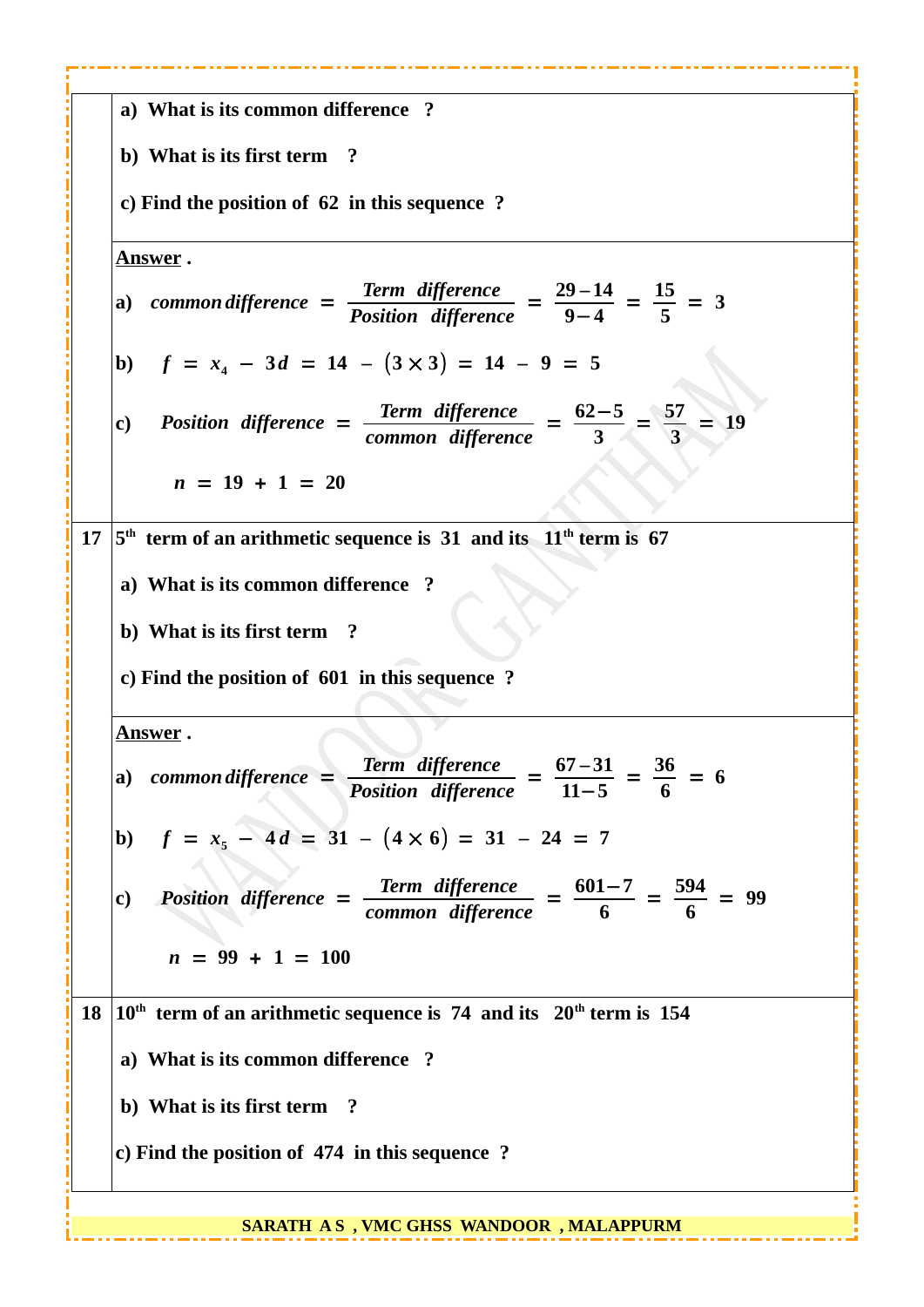|    | <u>Answer</u> .                                                                                                                                             |
|----|-------------------------------------------------------------------------------------------------------------------------------------------------------------|
|    | a) common difference = $\frac{\text{Term difference}}{\text{Position difference}} = \frac{154-74}{20-10} = \frac{80}{10} = 8$                               |
|    | b) $f = x_{10} - 9d = 74 - (9 \times 8) = 74 - 72 = 2$                                                                                                      |
|    | c) Position difference = $\frac{\text{Term difference}}{\text{common difference}} = \frac{474-2}{8} = \frac{472}{8} = 59$                                   |
|    | $n = 59 + 1 = 60$                                                                                                                                           |
|    | 19 $ 8th$ term of an arithmetic sequence is 29 and its 15 <sup>th</sup> term is 57                                                                          |
|    | a) What is its common difference?                                                                                                                           |
|    | b) What is its first term ?                                                                                                                                 |
|    | c) Find the position of 97 in this sequence?                                                                                                                |
|    | <u>Answer</u> .                                                                                                                                             |
|    | a) common difference = $\frac{\text{Term difference}}{\text{Position difference}} = \frac{57-29}{15-8} = \frac{28}{7} = 4$                                  |
|    | b) $f = x_8 - 7d = 29 - (7 \times 4) = 29 - 28 = 1$                                                                                                         |
|    | Position difference = $\frac{\text{Term difference}}{\text{common difference}} = \frac{97-1}{4} = \frac{96}{4} = 24$<br>$\mathbf{c}$ )<br>common difference |
|    | $n = 24 + 1 = 25$                                                                                                                                           |
| 20 | Consider the arithmetic sequence $6, 10, 14, $                                                                                                              |
|    | a) What is its common difference ?                                                                                                                          |
|    | b) Find the position of the term obtained by adding 40 to its 20 <sup>th</sup> term?                                                                        |
|    | <u>Answer</u> .                                                                                                                                             |
|    | a) $d = 10 - 6 = 4$                                                                                                                                         |
|    | b) $30th$ term                                                                                                                                              |
|    | $(x_{20} + 40 = x_{20} + 10 \times 4 = x_{20} + 10 d = x_{30})$                                                                                             |
|    |                                                                                                                                                             |
|    | <b>SARATH AS, VMC GHSS WANDOOR, MALAPPURM</b>                                                                                                               |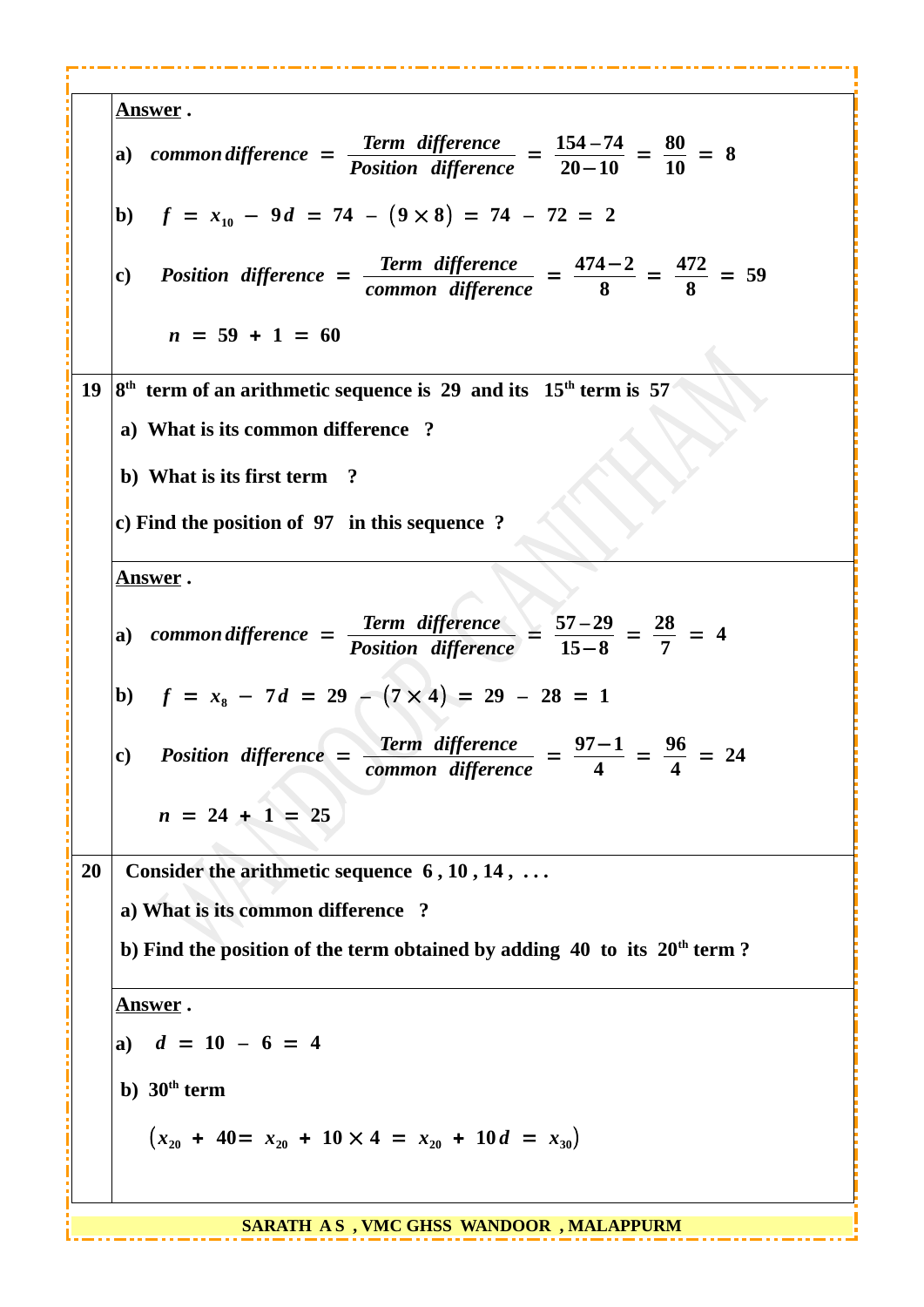| 21 | Consider the arithmetic sequence $7, 10, 13, $                                               |
|----|----------------------------------------------------------------------------------------------|
|    | a) What is its common difference ?                                                           |
|    | b) Find the position of the term obtained by adding $27$ to its $15th$ term ?                |
|    | <u>Answer</u> .                                                                              |
|    | a) $d = 10 - 7 = 3$                                                                          |
|    | b) $24th$ term                                                                               |
|    | $(x_{15} + 27) = x_{15} + 9 \times 3 = x_{15} + 9d = x_{24}$                                 |
| 22 | Consider the arithmetic sequence $8, 14, 20, \ldots$                                         |
|    | a) What is its common difference ?                                                           |
|    | b) Find the position of the term obtained by subtracting 48 from its 40 <sup>th</sup> term?  |
|    | <u>Answer</u> .                                                                              |
|    | a) $d = 14 - 8 = 6$                                                                          |
|    | b) $32nd$ term                                                                               |
|    | $(x_{40} - 48 = x_{40} - 8 \times 6 = x_{40} - 8d = x_{32})$                                 |
| 23 | Consider the arithmetic sequence $3, 8, 13, \ldots$                                          |
|    | a) What is its common difference ?                                                           |
|    | b) Find the position of the term obtained by subtracting 100 from its 30 <sup>th</sup> term? |
|    | <u>Answer</u> .                                                                              |
|    | a) $d = 8 - 3 = 5$                                                                           |
|    | b) $10th$ term                                                                               |
|    |                                                                                              |
|    | $(x_{30} - 100) = x_{30} - 20 \times 5 = x_{30} - 20d = x_{10})$                             |
| 24 | Consider the sequence of two digit numbers which leave a remainder 1 on divisible            |
|    | by $3$ .                                                                                     |
|    | a) What is its common difference ?                                                           |
|    | b) Which is the smallest number in this sequence?                                            |
|    | c) How many two digit numbers are there, which leave a remainder 1 on divisible by           |
|    | 3?                                                                                           |
|    | <b>SARATH AS, VMC GHSS WANDOOR, MALAPPURM</b>                                                |

----

----

. . . . - - - a a s

**Service** 

. . .

- - - -

---

----

----

**Service** - - - - - -

------- - - -

- - -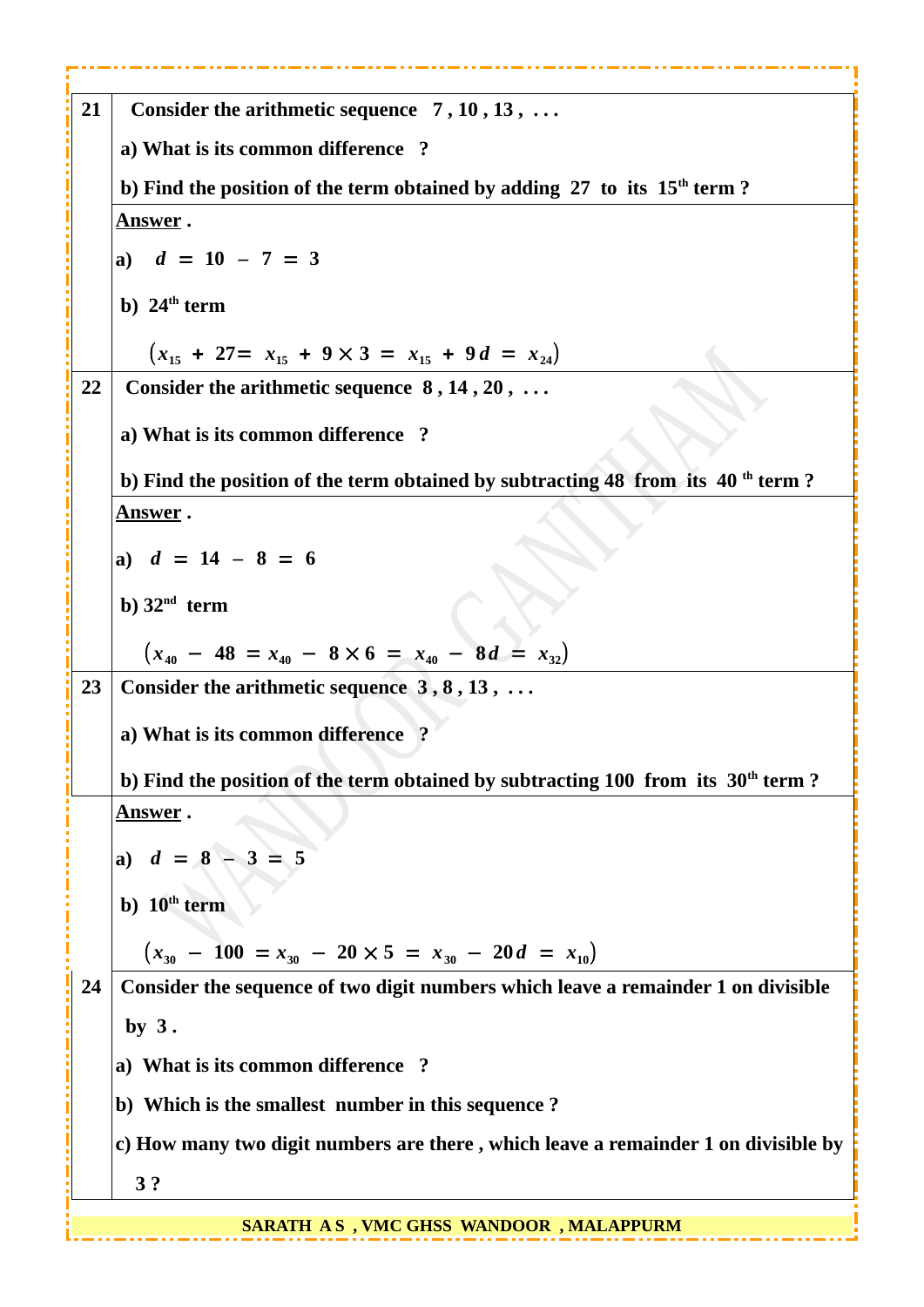| <u>Answer</u> .                                                                                                           |
|---------------------------------------------------------------------------------------------------------------------------|
| a) $3$                                                                                                                    |
| b) Smallest number $= 10$                                                                                                 |
| c) Largest number = $97$                                                                                                  |
|                                                                                                                           |
| Position difference = $\frac{\text{Term difference}}{\text{common difference}} = \frac{97-10}{3} = \frac{87}{3} = 29$     |
| Number = $29 + 1 = 30$                                                                                                    |
| Consider the sequence of three digit numbers which leave a remainder 1 on divisible<br>25                                 |
| by $5.$                                                                                                                   |
| a) What is its common difference?                                                                                         |
| b) Which is the smallest number in this sequence?                                                                         |
| c) How many three digit numbers are there, which leave a remainder 1 on divisible                                         |
| by $5$ ?                                                                                                                  |
| <u>Answer</u> .                                                                                                           |
| a) $5$                                                                                                                    |
| b) Smallest number $= 102$                                                                                                |
| c) Largest number = $997$                                                                                                 |
|                                                                                                                           |
| Position difference = $\frac{\text{Term difference}}{\text{common difference}} = \frac{997-102}{5} = \frac{895}{5} = 179$ |
| Number = $179 + 1 = 180$                                                                                                  |
| 26<br>Consider the arithmetic sequence $3, 13, 23, \ldots$                                                                |
| a) What is its common difference ?                                                                                        |
| b) Write down the next three terms of this sequence?                                                                      |
| c) Is there any perfect square term in this sequence ? Justify your answer.                                               |
|                                                                                                                           |
| <b>SARATH AS, VMC GHSS WANDOOR, MALAPPURM</b>                                                                             |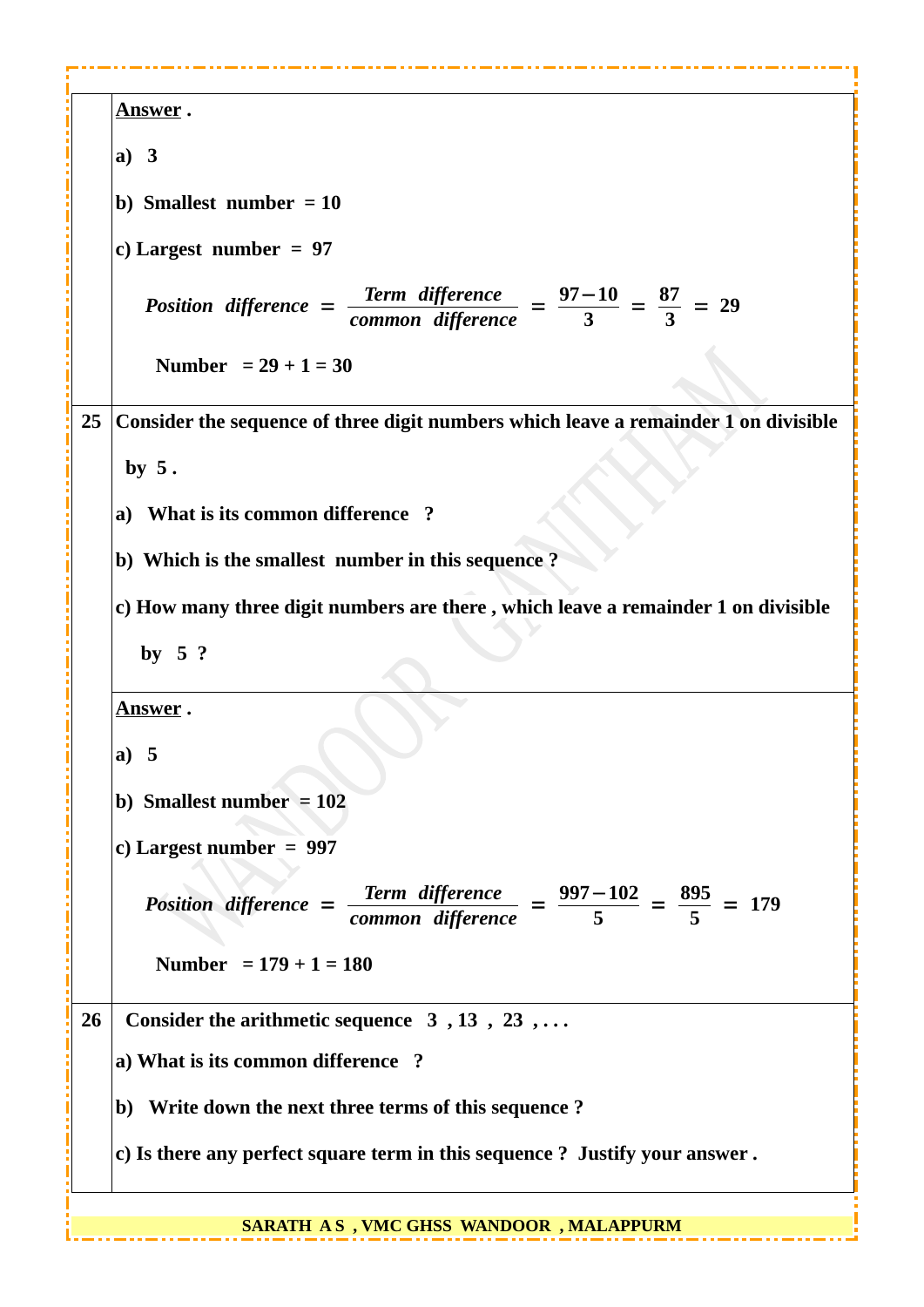| <u>Answer</u> .                                                                          |  |
|------------------------------------------------------------------------------------------|--|
| a) $d = 13 - 3 = 10$                                                                     |  |
| b) $33, 43, 53$                                                                          |  |
| c) No. The unit place digit of all the terms of this sequence is 3. The unit place digit |  |
| of any perfect square never be 3.                                                        |  |
| 27<br>Consider the arithmetic sequence $7, 12, 17, \ldots$                               |  |
| a) What is its common difference ?                                                       |  |
| b) Write down the next three terms of this sequence?                                     |  |
| c) Is there any perfect square term in this sequence ? Justify your answer.              |  |
| <u>Answer</u> .                                                                          |  |
| a) $d = 12 - 7 = 5$                                                                      |  |
| b) $22, 27, 32$                                                                          |  |
| c) No. The unit place digit of all the terms of this sequence is either 2 or 7.          |  |
| The unit place digit of any perfect square never be 2 or 7.                              |  |
| Consider the arithmetic sequence $70, 67, 64, $<br>28                                    |  |
| a) What is its common difference ?                                                       |  |
| b) What is the remainder when each positive term of this sequence is divided by 3?       |  |
| c) Which is the smallest positive number in this sequence ?                              |  |
| d) Which is the largest negative number in this sequence?                                |  |
| <u>Answer</u> .                                                                          |  |
| a) $d = 67 - 70 = -3$                                                                    |  |
| $b)$ 1                                                                                   |  |
| c) 1                                                                                     |  |
| d) $1 - 3 = -2$                                                                          |  |
|                                                                                          |  |
| SARATH AS, VMC GHSS WANDOOR, MALAPPURM                                                   |  |

i.....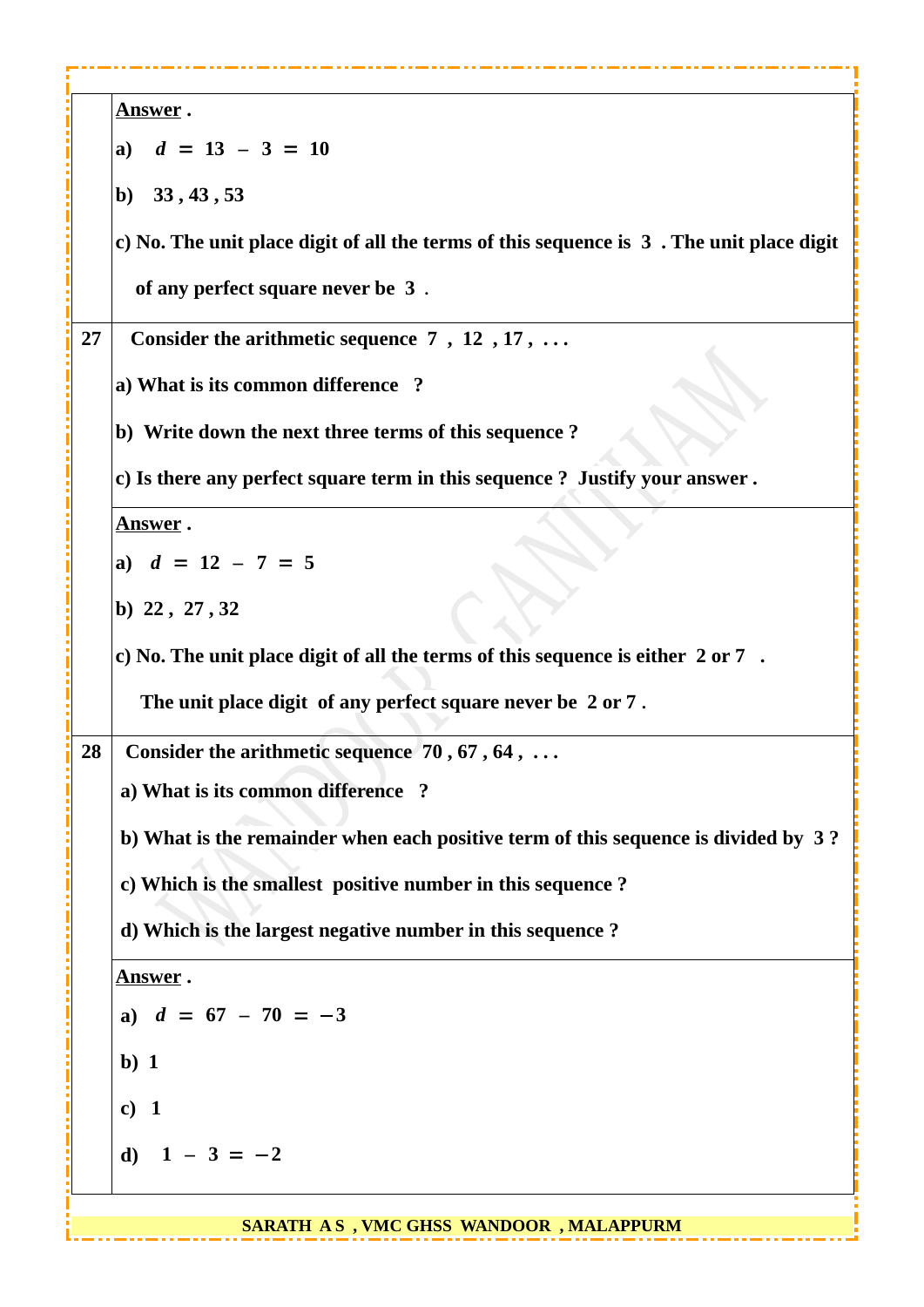| 29 | Consider the arithmetic sequence 92, 88, 84,                                                                                  |
|----|-------------------------------------------------------------------------------------------------------------------------------|
|    | a) What is its common difference ?                                                                                            |
|    | b) What is the remainder when each positive term of this sequence is divided by 4?                                            |
|    | c) Which is the smallest positive number in this sequence ?                                                                   |
|    | d) Which is the largest negative number in this sequence?                                                                     |
|    | <b>Answer</b> .                                                                                                               |
|    | a) $d = 88 - 92 = -4$                                                                                                         |
|    | b)0                                                                                                                           |
|    | $c)$ 4                                                                                                                        |
|    | $0 - 4 = -4$<br>d)                                                                                                            |
| 30 | Consider the arithmetic sequence $63, 58, 53, \ldots$                                                                         |
|    | a) What is its common difference ?                                                                                            |
|    | b) What is the remainder when each positive term of this sequence is divided by 5?                                            |
|    | c) Which is the smallest positive number in this sequence ?                                                                   |
|    | d) How many positive numbers are there in this sequence ?                                                                     |
|    | <u>Answer</u> .                                                                                                               |
|    | a) $d = 58 - 63 = 3$                                                                                                          |
|    | $b)$ 3                                                                                                                        |
|    | c) 3                                                                                                                          |
|    |                                                                                                                               |
|    | Position difference = $\frac{\text{Term difference}}{\text{common difference}} = \frac{3-63}{-5} = \frac{-60}{-5} = 12$<br>d) |
|    | $n = 12 + 1 = 13$                                                                                                             |
| 31 | Consider the arithmetic sequence $82, 78, 74, \ldots$                                                                         |
|    | a) What is its common difference ?                                                                                            |
|    | b) What is the remainder when each positive term of this sequence is divided by 10 ?                                          |
|    | c) Which is the smallest positive number in this sequence ?                                                                   |
|    | d) How many positive numbers are there in this sequence?                                                                      |
|    | <b>SARATH AS, VMC GHSS WANDOOR, MALAPPURM</b>                                                                                 |

**Service** ---- - - ----

----

-------

- - - -

----- - - ----

**Service** 

----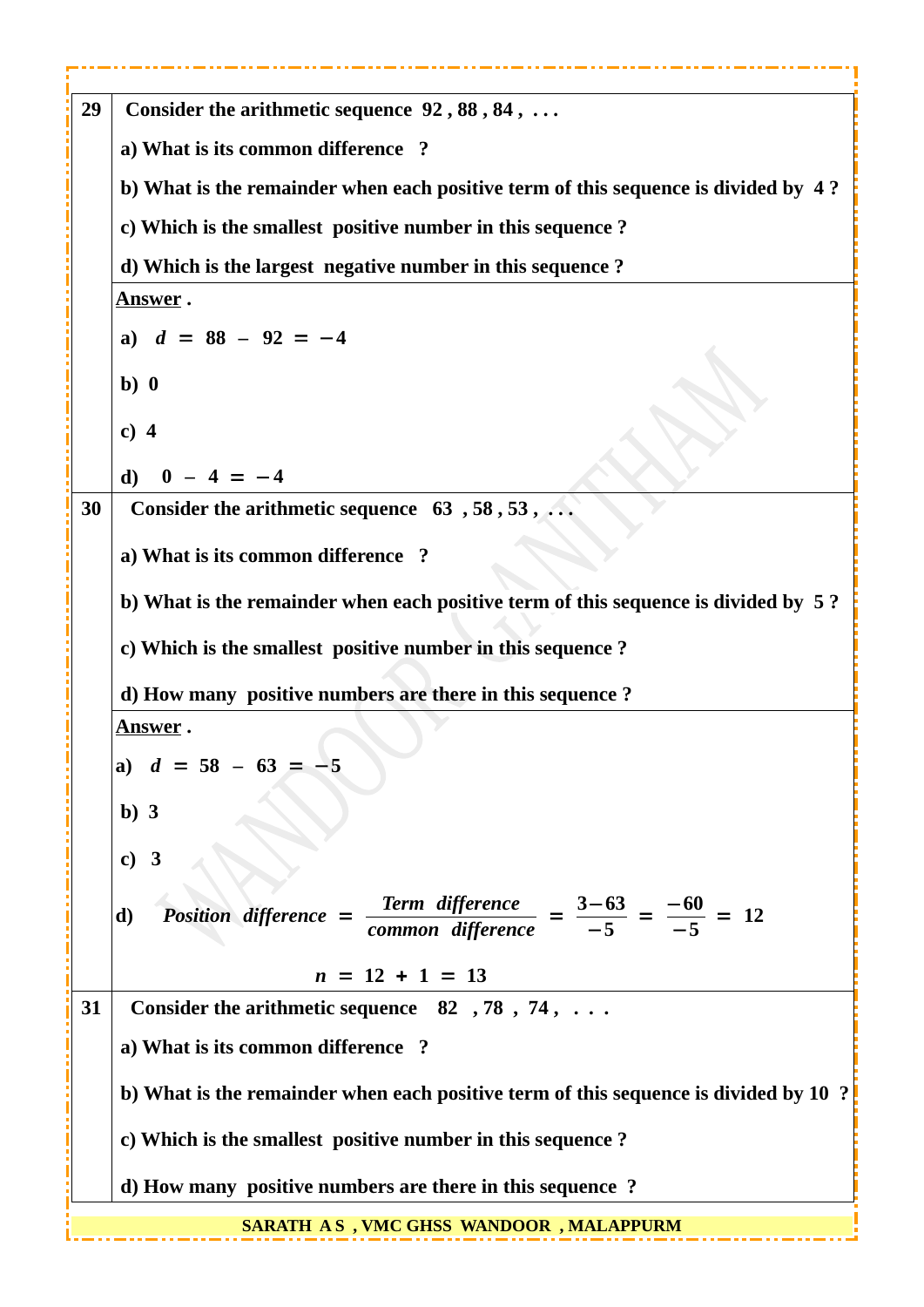**Answer . a)** *d* = **78** *–* **82** = −**4 b) 2 c) 2 d)** *Position difference* = *Term difference common difference* <sup>=</sup> **2**−**82** −**4**  $=\frac{-80}{4}$ −**4**  $= 20$  $n = 20 + 1 = 21$ **32** Consider the arithmetic sequence 5, 8, 11, ... **a) What is its common difference ? b)** What is its 11<sup>th</sup> term ? **c) What is the remainder when each term of this sequence is divided by the common difference ? d) What is its algebraic form ? Answer . a)** *d* = **8** *–* **5** = **3 b)**  $x_{11} = f + 10d = 5 + (10 \times 3) = 5 + 30 = 35$ **c) 2 d)** *x<sup>n</sup>* = *d n* + *f* − *d* = **3***n* + **5** *–* **3** = **3***n* + **2 33 Consider the arithmetic sequence 6 , 10 , 14 , . . . a) What is its common difference ? b) What is its 15th term ? c) What is the remainder when each term of this sequence is divided by the common difference ? d) What is its algebraic form ?**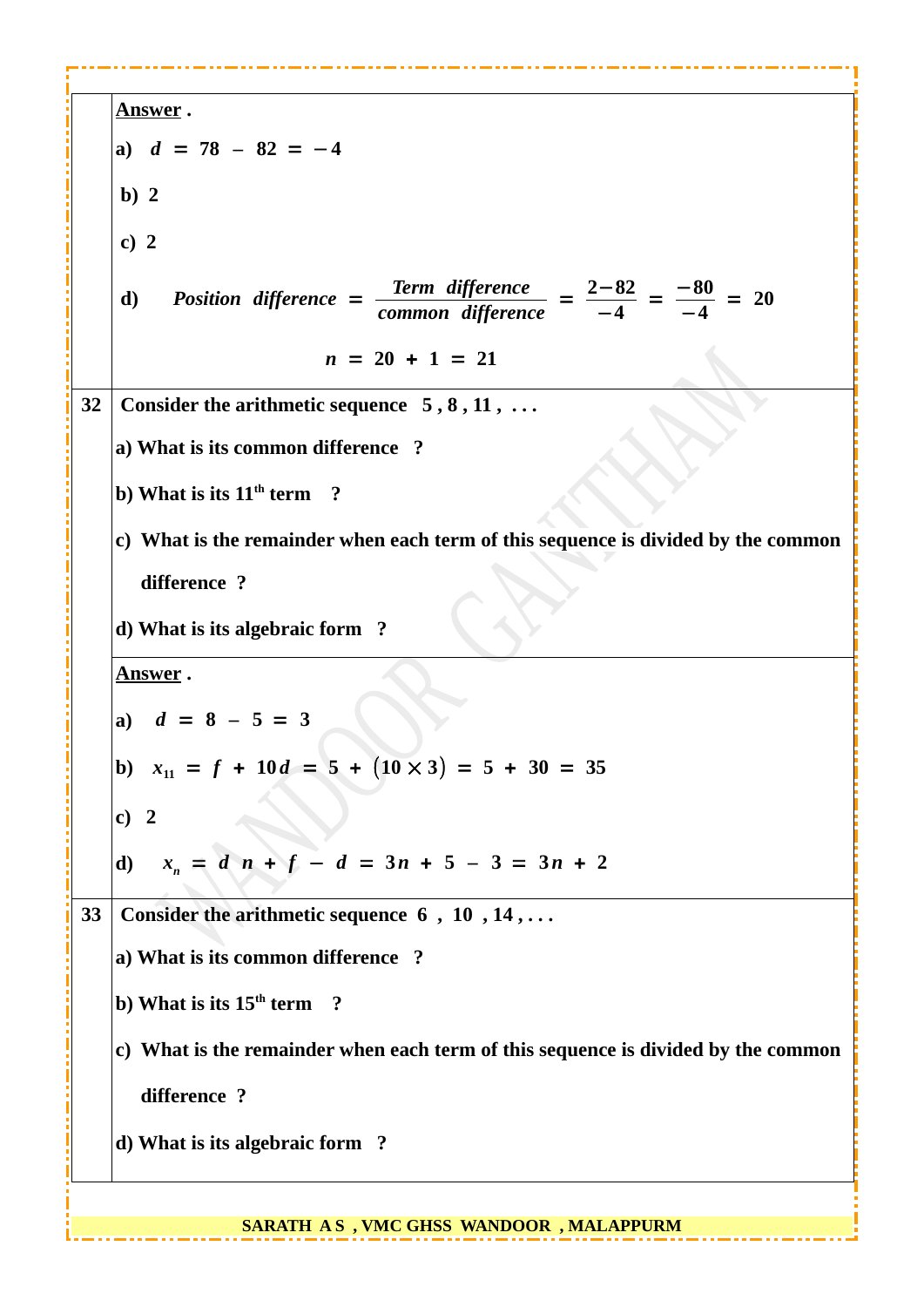|    | <u>Answer</u> .                                                           |  |
|----|---------------------------------------------------------------------------|--|
|    | a) $d = 10 - 6 = 4$                                                       |  |
|    | b) $x_{15} = f + 14d = 6 + (14 \times 4) = 6 + 56 = 62$                   |  |
|    | c) 2                                                                      |  |
|    | d) $x_n = d \, n + f - d = 4n + 6 - 4 = 4n + 2$                           |  |
| 34 | Consider the arithmetic sequence $3, 10, 17, \ldots$                      |  |
|    | a) What is its common difference ?                                        |  |
|    | b) What is its $20th$ term ?                                              |  |
|    | c) What is its algebraic form ?                                           |  |
|    | Answer.                                                                   |  |
|    | a) $d = 10 - 3 = 7$                                                       |  |
|    | b) $x_{20} = f + 19d = 3 + (19 \times 7) = 3 + 133 = 136$                 |  |
|    | c) $x_n = d \, n + f - d = 7n + 3 - 7 = 7n - 4$                           |  |
| 35 | Consider the arithmetic sequence $1, 6, 11, \ldots$                       |  |
|    | a) What is its common difference ?                                        |  |
|    | b) What is its $18th$ term ?                                              |  |
|    | What is its algebraic form ?<br>C)                                        |  |
|    | <u>Answer</u> .                                                           |  |
|    | a) $d = 6 - 1 = 5$                                                        |  |
|    | b) $x_{18} = f + 17d = 1 + (17 \times 5) = 1 + 85 = 86$                   |  |
|    | c) $x_n = d \cdot n + f - d = 5n + 1 - 5 = 5n - 4$                        |  |
| 36 | The algebraic form of an arithmetic sequence is $3 n + 2$                 |  |
|    | a) What is its first term?                                                |  |
|    | b) What is its common difference ?                                        |  |
|    | c) What is the remainder when each term of this sequence is divided by 3? |  |
|    | SARATH AS, VMC GHSS WANDOOR, MALAPPURM                                    |  |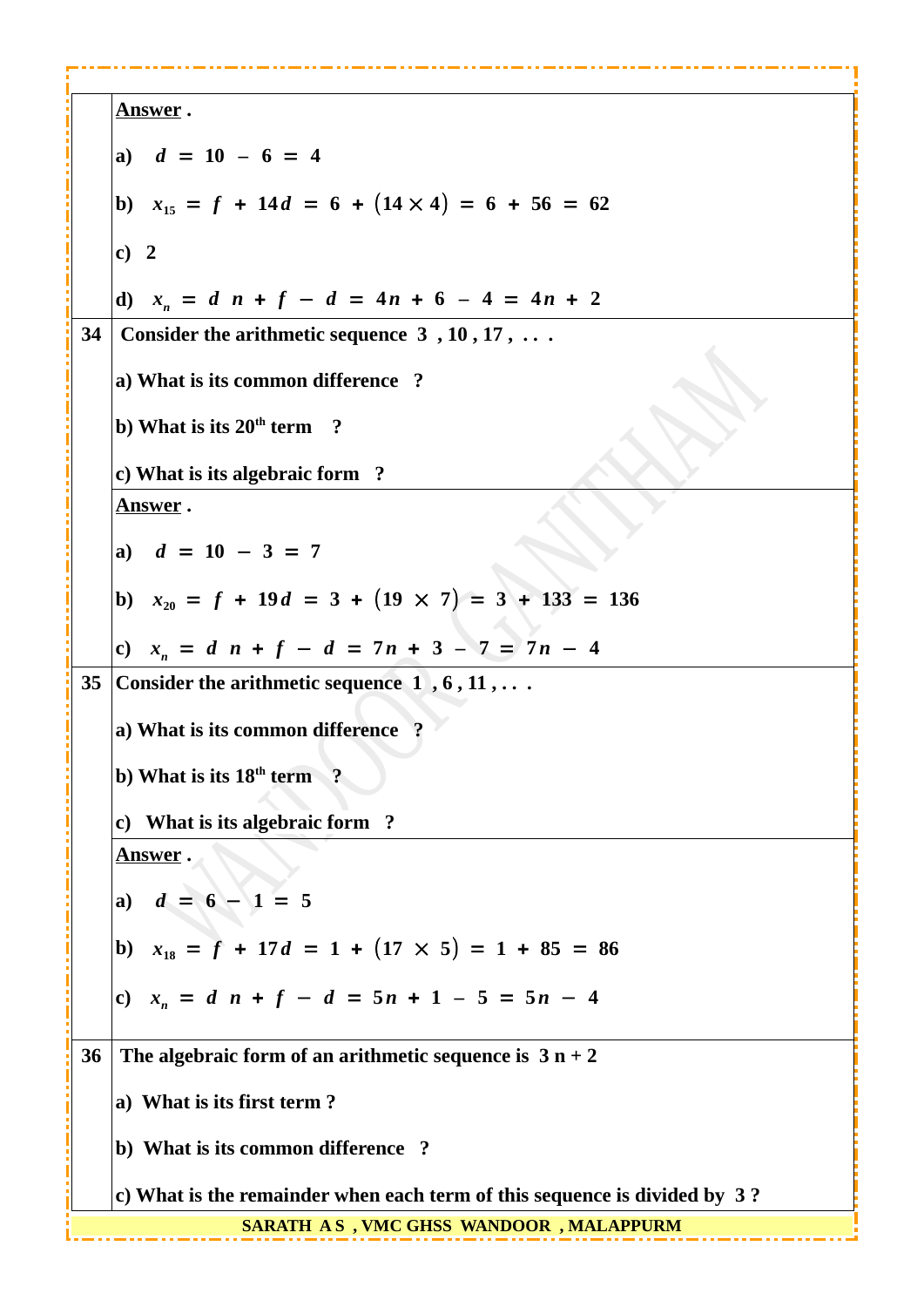| <u>Answer</u> .                                                           |
|---------------------------------------------------------------------------|
| a) $f = 3 + 2 = 5$                                                        |
| b) $d = 3$                                                                |
| c) 2                                                                      |
| The algebraic form of an arithmetic sequence is $5 n + 3$<br>37           |
| a) What is its first term?                                                |
| b) What is its common difference ?                                        |
| c) What is the remainder when each term of this sequence is divided by 5? |
| <u>Answer</u> .                                                           |
| a) $f = 5 + 3 = 8$                                                        |
| b) $d = 5$                                                                |
| c) 3                                                                      |
| The algebraic form of an arithmetic sequence is $4 n - 1$<br>38           |
| a) What is its first term?                                                |
| b) What is its common difference ?                                        |
| c) What is the remainder when each term of this sequence is divided by 4? |
| <b>Answer</b> .                                                           |
| $-1 = 3$<br>a)                                                            |
| b) $d$                                                                    |
| c) 3                                                                      |
| The algebraic form of an arithmetic sequence is $2n - 1$<br>39            |
| a) What is its first term?                                                |
| b) What is its common difference ?                                        |
| c) What is the remainder when each term of this sequence is divided by 2? |
| SARATH AS, VMC GHSS WANDOOR, MALAPPURM                                    |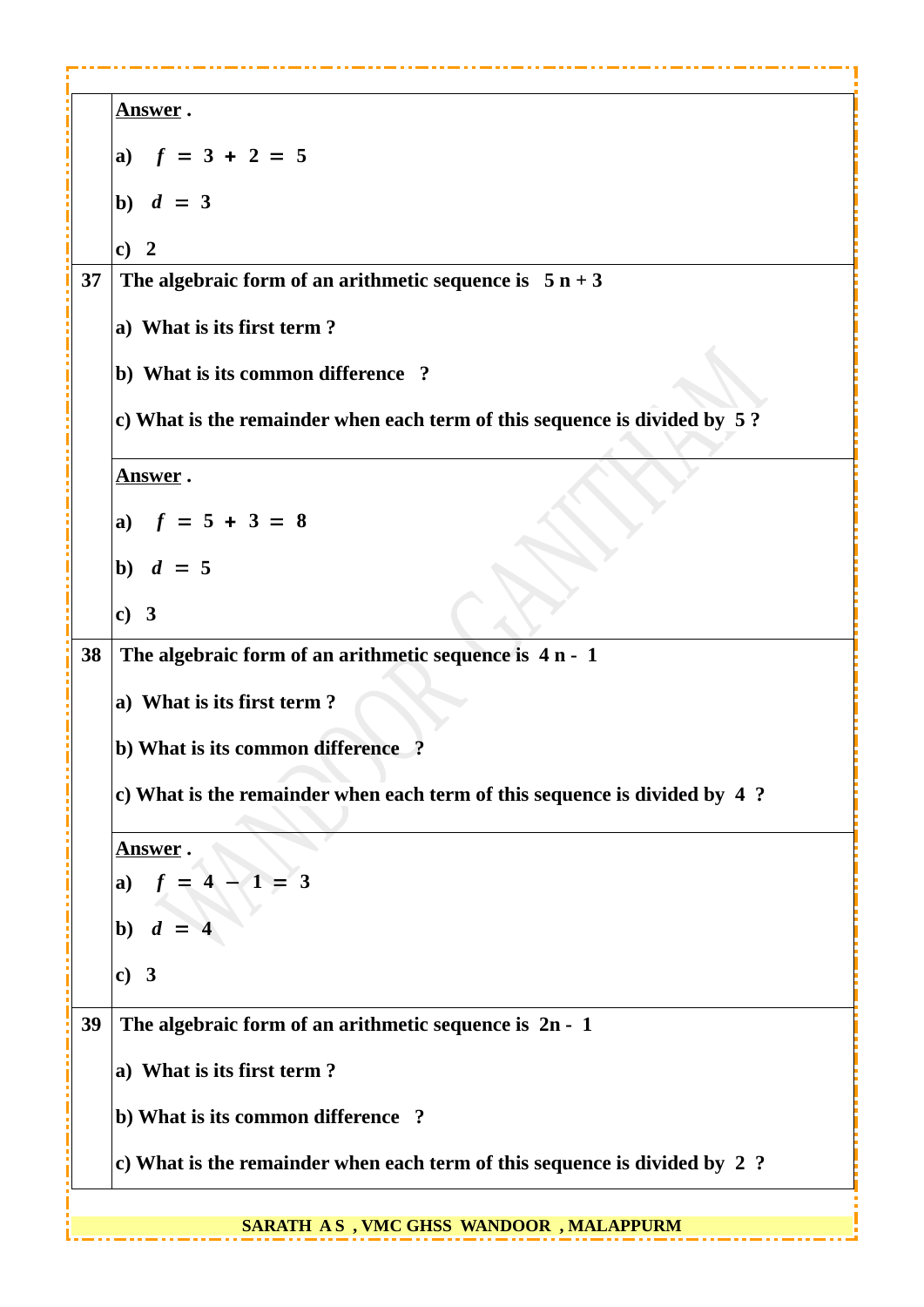**Answer . a)** *f* = **2** − **1** = **1 b)**  $d = 2$ **c) 1 40 Consider the arithmetic sequence 11 , 20 , 29 , . . . a) What is its common difference ? b) What is its algebraic form ? c) Find the position of 263 in this sequence ? Answer . a)** *d* = **20** *–* **11** = **9 b)**  $x_n = d \cdot n + f - d = 9n + 11 - 9 = 9n + 2$ **c) 9** *n* + **2** = **263**  $9n = 263 - 2 = 261$  $n = \frac{261}{9}$ **9** = **29 41 Consider the arithmetic sequence 10 , 17 , 24 , . . . a) What is its common difference ? b) What is its algebraic form ? c) Find the position of 136 in this sequence ? Answer . a)** *d* = **17** *–* **10** = **7 b)**  $x_n = d \cdot n + f - d = 7n + 10 - 7 = 7n + 3$ **c) 7** *n* + **3** = **136**  $7n = 136 - 3 = 133$  $n = \frac{133}{7}$ **7** = **19**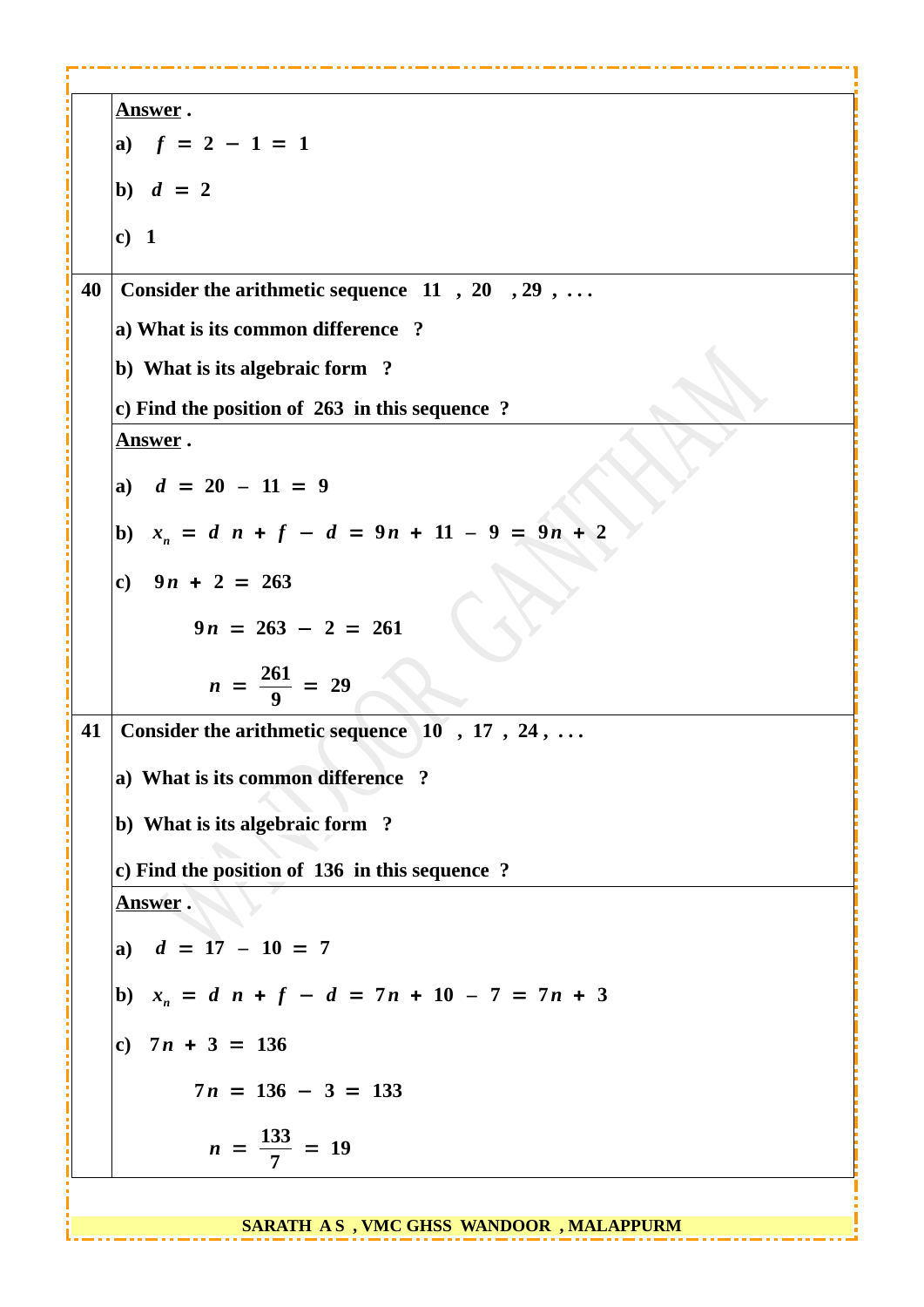**42 Consider the arithmetic sequence 3 , 7 , 11 , . . . a) What is its common difference ? b) What is its algebraic form ? c) Find the position of 123 in this sequence ? d) Is 130 a term of this sequence ? Why ? Answer . a)** *d* = **7** *–* **3** = **4 b)**  $x_n = d \cdot n + f - d = 4n + 3 - 4 = 4n - 1$ **c) 4** *n* − **1** = **123**  $4n = 123 + 1 = 124$  $n = \frac{124}{4}$ **4** = **31 d) No . 130 – 3 = 127 , 127 is not a multiple of the common difference ( 4 ) So 130 is not a term of this sequence . (The difference between any two terms of an arithmetic sequence is the product of the difference of the positions and the common difference ) 43 Consider the arithmetic sequence 4 , 9 , 14 , . . . a) What is its common difference ? b) What is its algebraic form ? c) Find the position of 154 in this sequence ? d) Is 170 a term of this sequence ? Why ? Answer . a)** *d* = **9** *–* **4** = **5 b)**  $x_n = d \cdot n + f - d = 5n + 4 - 5 = 5n - 1$ **c) 5** *n* − **1** = **154 SARATH A S , VMC GHSS WANDOOR , MALAPPURM**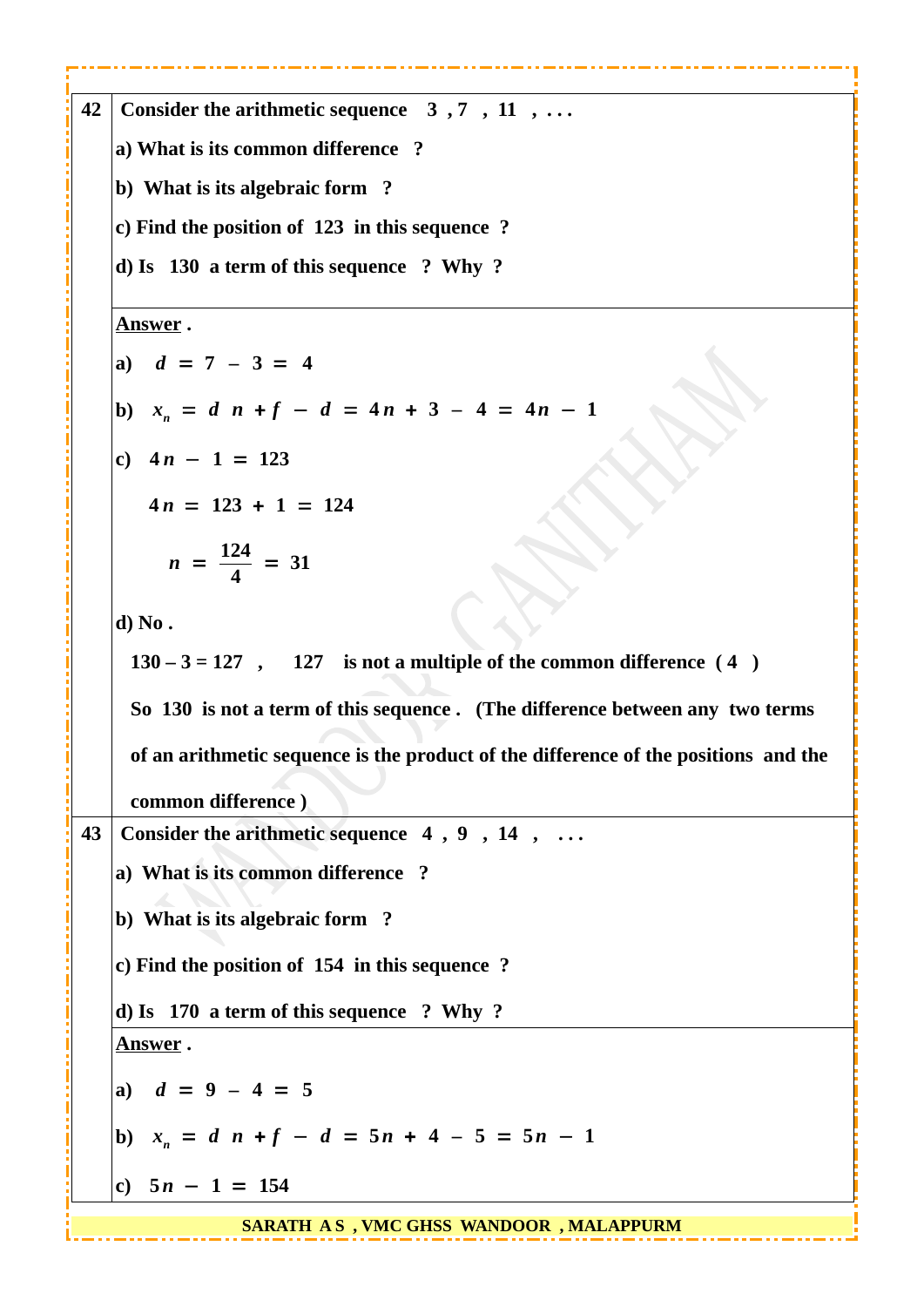|    | $5n = 154 + 1 = 155$                                                                  |
|----|---------------------------------------------------------------------------------------|
|    | $n = \frac{155}{5} = 31$                                                              |
|    | d) No.                                                                                |
|    | $170 - 4 = 166$ , 166 is not a multiple of the common difference (5)                  |
|    | So 170 is not a term of this sequence. (The difference between any two terms          |
|    | of an arithmetic sequence is the product of the difference of the positions and the   |
|    | common difference)                                                                    |
| 44 | Consider the arithmetic sequence $4, 7, 10, \ldots$                                   |
|    | a) What is its common difference ?                                                    |
|    | b) What is its algebraic form ?                                                       |
|    | c) Find the position of $16$ in this sequence ?                                       |
|    | d) Check whether the square of any term is a term of this sequence or not?            |
|    | <u>Answer</u> .                                                                       |
|    | a) $d = 7 - 4 = 3$                                                                    |
|    | b) $x_n = dn + f - d = 3n + 4 - 3 = 3n + 1$                                           |
|    | c) $3n + 1 = 16$                                                                      |
|    | $3n = 16 - 1 = 15$                                                                    |
|    | $n = \frac{15}{3} = 5$                                                                |
|    | d) $x_n^2 = (3n + 1)^2 = (3n)^2 + 2 \times 3n \times 1 + 1^2 = 9n^2 + 6n + 1$         |
|    | $= 3 \times 3n^2 + 3 \times 2n + 1 = 3(3n^2 + 2n) + 1$                                |
|    | The square of any term of this sequence is got by adding 1 to the multiple of 3. Also |
|    | the terms of this sequence are also got by adding 1 to the multiple of 3.             |
|    | (Algebraic form of the sequence is $3n + 1$ ). So the squares of all terms of this    |
|    | sequence belong to it.                                                                |

----------------

-------

- - - -

- - - -- - - - - - -

. . . . . . . . a a s

**SARATH A S , VMC GHSS WANDOOR , MALAPPURM**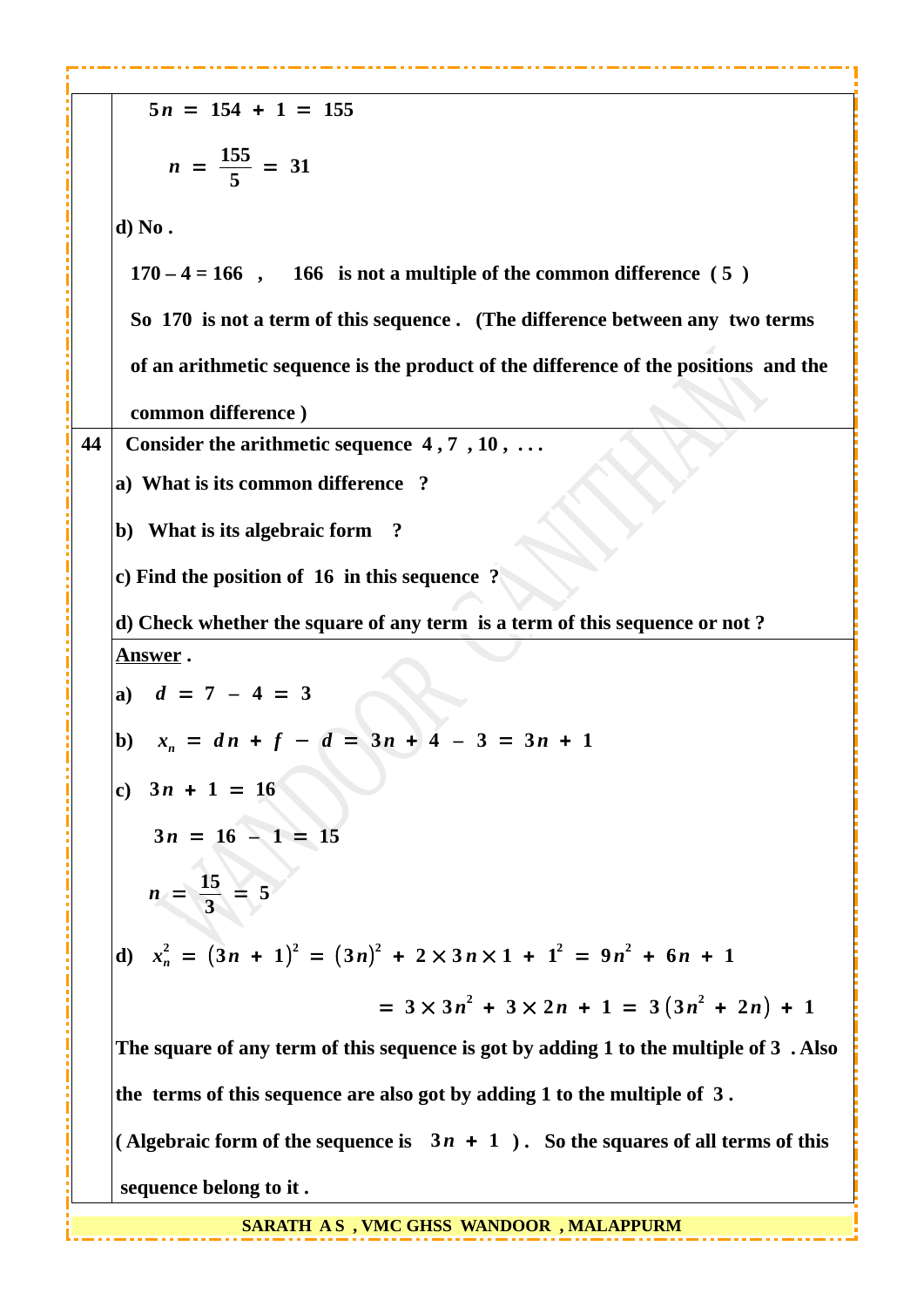| 45 | Consider the arithmetic sequence $7, 13, 19, \ldots$                                 |
|----|--------------------------------------------------------------------------------------|
|    | a) What is its common difference ?                                                   |
|    | b) What is its algebraic form ?                                                      |
|    | c) Find the position of 49 in this sequence ?                                        |
|    | d) Check whether the square of any term is a term of this sequence or not            |
|    | <u>Answer</u> .                                                                      |
|    | a) $d = 13 - 7 = 6$                                                                  |
|    | b) $x_n = dn + f - d = 6n + 7 - 6 = 6n + 1$                                          |
|    | c) $6n + 1 = 49$                                                                     |
|    | $6n = 49 - 1 = 48$                                                                   |
|    | $n = \frac{48}{6} = 8$                                                               |
|    | d) $x_n^2 = (6n + 1)^2 = (6n)^2 + 2 \times 6n \times 1 + 1^2 = 36n^2 + 12n + 1$      |
|    | $= 6 \times 6n^2 + 6 \times 2n + 1 = 6(6n^2 + 2n) + 1$                               |
|    | The square of any term of this sequence is got by adding 1 to the multiple of 6. The |
|    | terms of this sequence are also got by adding 1 to the multiple of 6.                |
|    | (Algebraic form of the sequence is $6n + 1$ ). So the squares of all terms of this   |
|    | sequence belong to it.                                                               |
| 46 | Consider the arithmetic sequence $6, 11, 16, \ldots$                                 |
|    | a) What is its common difference ?                                                   |
|    | b) What is its algebraic form ?                                                      |
|    | c) Find the position of 36 in this sequence ?                                        |
|    | d) Check whether the square of any term is a term of this sequence or not.           |
|    | <u>Answer</u> .                                                                      |
|    | a) $d = 11 - 6 = 5$                                                                  |
|    |                                                                                      |

**SARATH A S , VMC GHSS WANDOOR , MALAPPURM**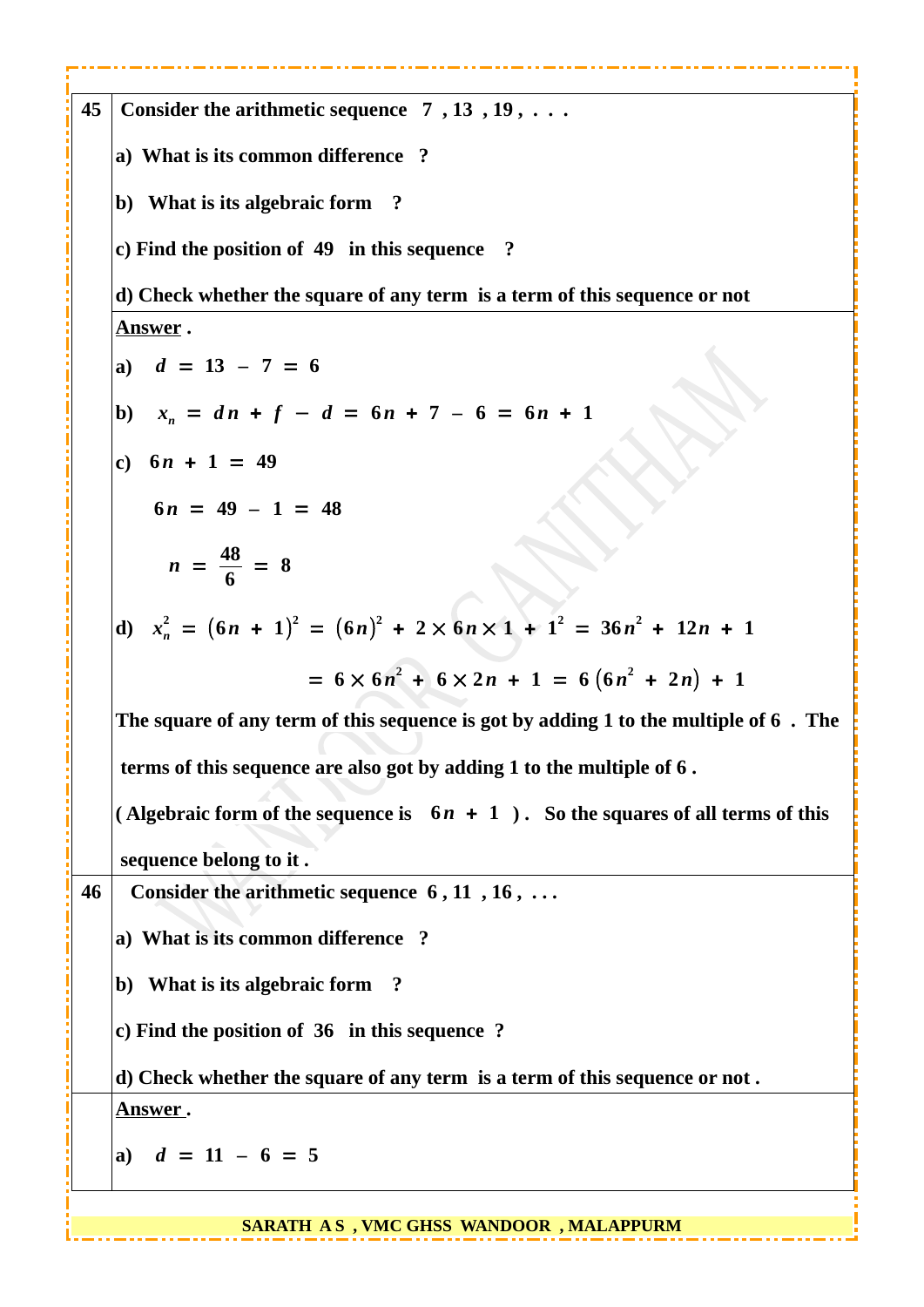|    | b) $x_n = dn + f - d = 5n + 6 - 5 = 5n + 1$                                           |
|----|---------------------------------------------------------------------------------------|
|    | c) $5n + 1 = 36$                                                                      |
|    | $5n = 36 - 1 = 35$                                                                    |
|    | $n = \frac{35}{5} = 7$                                                                |
|    | d) $x_n^2 = (5n + 1)^2 = (5n)^2 + 2 \times 5n \times 1 + 1^2 = 25n^2 + 10n + 1$       |
|    | $= 5 \times 5n^2 + 5 \times 2n + 1 = 5(5n^2 + 2n) + 1$                                |
|    | The square of any term of this sequence is got by adding 1 to the multiple of 5. Also |
|    | the terms of this sequence are also got by adding 1 to the multiple of 5.             |
|    | (Algebraic form of the sequence is $5n + 1$ ). So the squares of all terms of this    |
|    | sequence belong to it.                                                                |
| 47 | Calculate the sums of the following following arithmetic sequences.                   |
|    | a) $1 + 2 + 3 + \ldots + 20$                                                          |
|    | b) $2 + 4 + 6 + \ldots + 40$                                                          |
|    | c) $5 + 7 + 9 + \ldots + 43$                                                          |
|    | <u>Answer</u> .                                                                       |
|    | a) $1 + 2 + 3 +  + 20 = \frac{20 \times 21}{2} = 210$                                 |
|    | b) $2 + 4 + 6 +  + 20 = 2 \times 210 = 420$                                           |
|    | c) $5 + 7 + 9 +  + 43 = 420 + (20 \times 3) = 420 + 60 = 480$                         |
| 48 | Calculate the sums of the following following arithmetic sequences.                   |
|    | a) $1 + 2 + 3 +  + 40$                                                                |
|    | b) $5 + 10 + 15 + \ldots + 200$                                                       |
|    | c) $7 + 12 + 17 + \ldots + 202$                                                       |
|    |                                                                                       |
|    |                                                                                       |
|    | <b>SARATH AS, VMC GHSS WANDOOR, MALAPPURM</b>                                         |

.... .,, 1